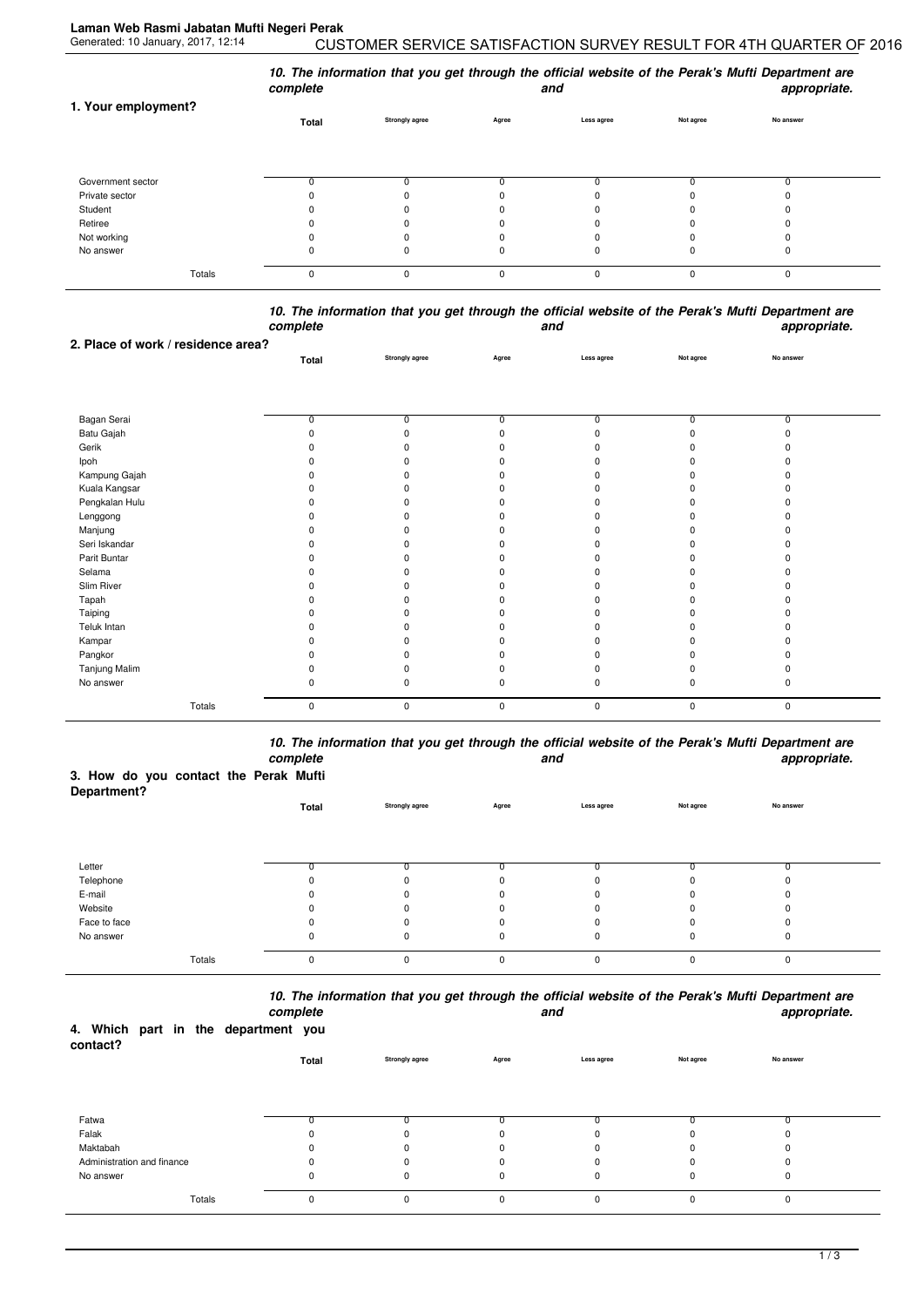|                                                                 | complete    |                       |             | and          |             | 10. The information that you get through the official website of the Perak's Mufti Department are<br>appropriate. |  |
|-----------------------------------------------------------------|-------------|-----------------------|-------------|--------------|-------------|-------------------------------------------------------------------------------------------------------------------|--|
| 5. Please indicate the services provided by<br>this department. |             |                       |             |              |             |                                                                                                                   |  |
|                                                                 | Total       | <b>Strongly agree</b> | Agree       | Less agree   | Not agree   | No answer                                                                                                         |  |
|                                                                 |             |                       |             |              |             |                                                                                                                   |  |
| The Issuance Of Fatwa                                           | O           | 0                     |             |              | 0           | 0                                                                                                                 |  |
| Management Of Tauliah                                           |             |                       |             |              |             |                                                                                                                   |  |
| Self Declaration Friday                                         |             |                       |             |              |             |                                                                                                                   |  |
| <b>Islamic Concern</b>                                          |             |                       |             |              |             |                                                                                                                   |  |
| Determination /<br>Check Direction Of<br>Qiblah                 |             |                       |             |              |             | 0                                                                                                                 |  |
| Preparation Of Hijri Timetable / Prayer<br>Times                | 0           | $\Omega$              | n           | <sup>0</sup> | n           | 0                                                                                                                 |  |
| Sun's Observation / Moon's Observation                          | $\Omega$    | O                     |             |              |             | ŋ                                                                                                                 |  |
| No answer                                                       |             |                       |             |              |             | ŋ                                                                                                                 |  |
| Totals                                                          | $\mathbf 0$ | $\mathbf 0$           | $\mathbf 0$ | $\mathbf 0$  | $\mathbf 0$ | 0                                                                                                                 |  |

## *10. The information that you get through the official website of the Perak's Mufti Department are complete and appropriate.*

**6. Your opinion about management ccredited teaching service to teach Islamic in state of Perak.**

| $111$ viviv VI I VIVIII | Total    | <b>Strongly agree</b> | Agree | Less agree | Not agree | No answer |  |
|-------------------------|----------|-----------------------|-------|------------|-----------|-----------|--|
|                         |          |                       |       |            |           |           |  |
| Excellent               |          |                       |       |            |           |           |  |
| Very satisfactory       |          |                       |       |            |           |           |  |
| Satisfactory            |          |                       |       |            |           |           |  |
| Less satisfactory       |          |                       |       |            |           |           |  |
| Not satisfactory        |          |                       |       |            |           |           |  |
| No answer               |          |                       |       |            |           |           |  |
| Totals                  | $\Omega$ | 0                     | n     |            |           |           |  |

## *10. The information that you get through the official website of the Perak's Mufti Department are*

| Recognition<br>credential of<br>7.<br>teaching to candidates who managed to<br>brings many benefits to the community. | complete<br>Islamic |                       |              | and        |           | TV. The importation that you get through the onicial website of the Felax's multi-bepartment are<br>appropriate. |
|-----------------------------------------------------------------------------------------------------------------------|---------------------|-----------------------|--------------|------------|-----------|------------------------------------------------------------------------------------------------------------------|
|                                                                                                                       | Total               | <b>Strongly agree</b> | Agree        | Less agree | Not agree | No answer                                                                                                        |
| Strongly agree                                                                                                        | 0                   |                       | <sup>n</sup> | 0          |           |                                                                                                                  |
|                                                                                                                       |                     |                       |              |            |           |                                                                                                                  |
| Agree                                                                                                                 |                     |                       |              |            |           |                                                                                                                  |
| Less agree                                                                                                            |                     |                       |              |            |           |                                                                                                                  |
| Not agree                                                                                                             |                     |                       | $\Omega$     |            |           |                                                                                                                  |
| No answer                                                                                                             |                     |                       | 0            | 0          |           |                                                                                                                  |
| Totals                                                                                                                | $\Omega$            |                       | $\Omega$     | $\Omega$   | $\Omega$  | $\Omega$                                                                                                         |

*10. The information that you get through the official website of the Perak's Mufti Department are* **and** and **appropriate.** 

**8. Service of checking qiblah direction that provided is:**

| provided is.      | Total | <b>Strongly agree</b> | Agree    | Less agree | Not agree | No answer |  |
|-------------------|-------|-----------------------|----------|------------|-----------|-----------|--|
|                   |       |                       |          |            |           |           |  |
| Excellent         |       |                       |          |            |           |           |  |
| Very satisfactory |       | $\Omega$              |          |            |           |           |  |
| Satisfactory      |       | 0                     |          |            |           |           |  |
| Less satisfactory |       | 0                     |          |            |           |           |  |
| Not satisfactory  |       |                       |          |            |           |           |  |
| No answer         | 0     | 0                     |          | 0          | 0         | υ         |  |
| Totals            | 0     | 0                     | $\Omega$ | $\Omega$   | $\Omega$  | 0         |  |